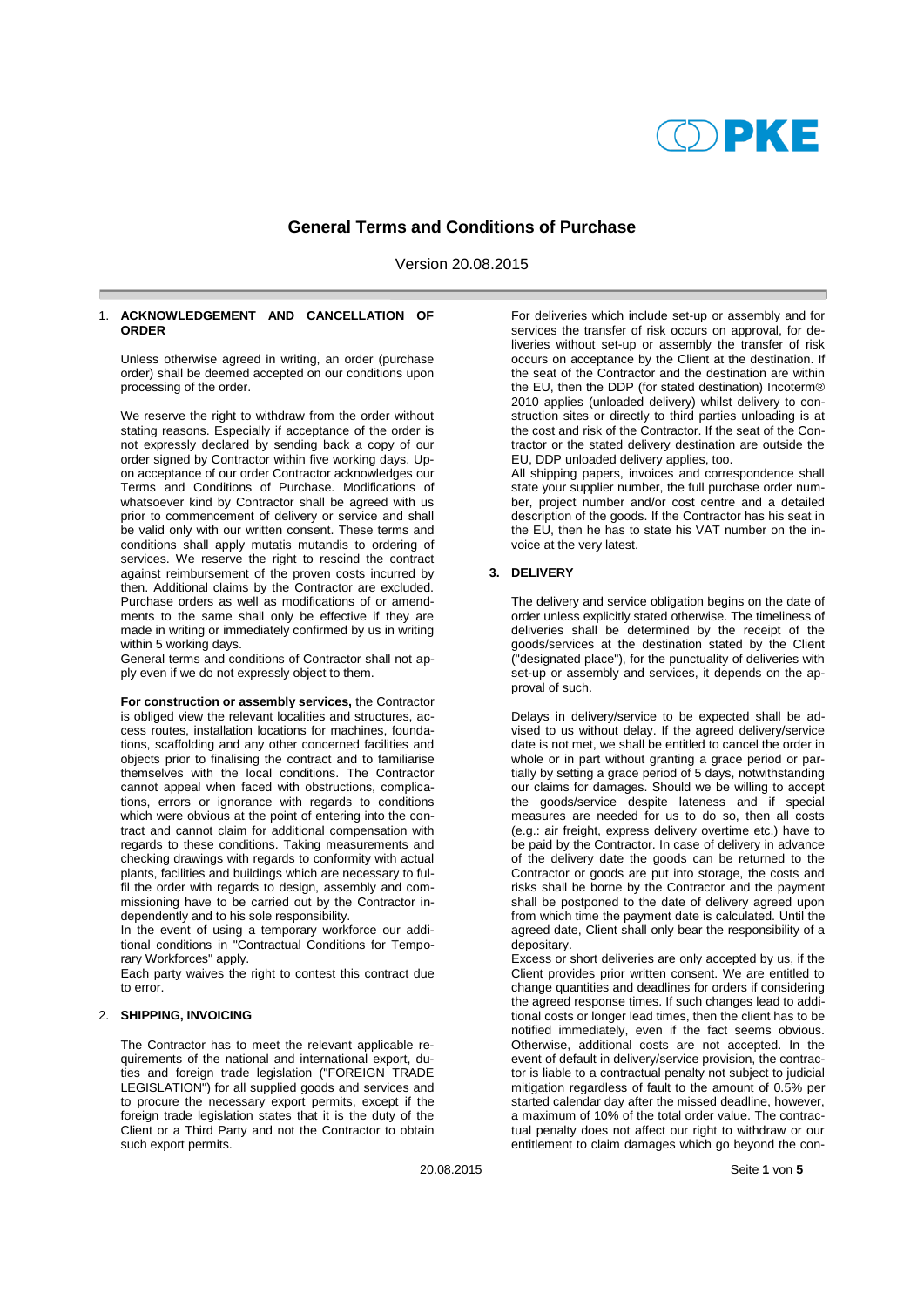tractual penalty even if the Contractor is only responsible for slight negligence.

## **4. INSURANCE**

Transport insurance for deliveries shall be covered by the supplier in accordance with the agreed terms of delivery and/or Incoterms. We shall not refund insurance premiums paid by Contractor. We shall not take out any insurance for staff, tools or material of the entrepreneurs or installation staff working in connection with our order. The Contractor is obliged to prove existence of sufficient liability insurance upon request at any given time.

## **5. PACKAGING**

The goods shall be properly packaged safe for transport and in the agreed units. Costs resulting from noncompliance with packaging provisions shall be borne by Contractor. Unless otherwise agreed, packaging shall be included in the price. At our request Contractor shall be responsible, at its own cost, for proper taking back and utilisation of the packaging material in accordance with applicable standards. At our request Contractor shall advise us of the data on the packaging material.

The ARA [Waste Recycling Austria] ("ARAAG") license number for the goods delivered to us shall be stated on the delivery note and on the invoice. If the ARA license number is not stated and the packaging is not taken back free of charge (including transport) either, we shall be paid, at our request, a compensation for disposal at a rate of 2% of the invoice amount.

#### **6. QUALITY, SAFETY AND ENVIRONMENTAL PRO-TECTION**

Purchase orders may only be processed in accordance with the specifications and testing arrangements agreed in writing. At our request certificates of conformity shall be provided to us at short notice. Services have to comply with applicable legislation in the country of where the service is provided. Services have to be state-of-the-art. The Client reserves the right to request proof of the quality control system used by the Contractor and to obtain documentation of quality checks and is entitled to carry out an audit in the Contractor's company. The Contractor will reimburse the Client the cost for such an audit if the audit shows a deficient quality control system or insufficient documentation of quality checks.

Notwithstanding any legal information duties, the Contractor shall provide the Client with all necessary and useful information pertinent to the goods and services to be delivered, in particular, information on proper storage as well as safety data sheets in accordance with regulations 91/155/EEC, 93/112/EEC and 99/45/EEC. In addition, the Contractor shall raise the Client's attention to the possibility of hazardous waste or waste oils arising from the goods delivered by the Contractor and shall, in particular, advise on their disposal. Upon the Client's request, the Contractor shall take back, free of charge, any waste resulting from the ordinary use of the delivered goods or similar products, as defined in the applicable Waste Disposal Act. However, such obligations shall be limited to the amount delivered by the Contractor. Should the Contractor refuse or should the Contractor not be able to accept such waste, the Client shall be entitled to dispose of it at the Contractor's expense. The Contractor ensures that deliveries under the order are RoHS (Restriction of the use of certain Hazardous Substances in Electrical and Electronic Equipment) - compliant and therefore in conformity with the EC Directive on the Restriction of the use of certain Hazardous Substances in<br>Electrical and Electronic Equipment (Directive Electrical and Electronic Equipment (Directive 2002/95/EC) at the time of delivery. In the event that deliveries fail to comply with this EC Directive, the Contractor shall – without prejudice to any warranty claims the Client may raise – compensate the Client for any damage arising from such non-compliance. If the delivery contains goods which are classified as hazardous goods according to international regulations, then the Contractor informs the Client of this fact in the order information in a way that has been previously agreed between the parties.

#### **7. SAMPLING AND RELEASE**

Prior to delivery of new serial products type samples from serial production shall be submitted together with a measurement report. The same shall apply in the case of initial use of a tool after modification of construction and/or after tool overhaul. The delivery note must state the word "Sample" by all means. We shall release actual serial production only after approval of the type samples.

## **8. ACCEPTANCE OF SERVICE**

The mere receipt or temporary use of deliveries and services or payments made thereof do not constitute an acceptance or waiver of rights by the Client. Acknowledgements of receipt issued by the goods receiving department at the Client do not constitute a final acceptance of the goods or services delivered. The goods are taken over (received) and checked as to their completeness and any visible defects within a reasonable time after their receipt. If random checks show that parts of a delivery do not comply with the Client's requirements or do not have the required marketable quality, then the Client can reject the delivery as a whole. The Client shall notify the Contractor of any defects detected as soon as possible. The Client is not obliged to notify defects pursuant to Sect. 377 of the Austrian Business Code (Unternehmensgesetzbuch).

## **9. WARRANTY, GUARANTEE AND LIABILITY**

If defective goods or services are delivered to us, we shall be entitled, at our discretion and at the cost and risk of Contractor,

(a) to claim replacement of the defective goods/service by goods/services that are free from defects,

(b) to improve the defective goods/service ourselves or to have them/it improved by third parties,

(c) to send back the entire delivery or defective parts thereof,

(d) to store defective components with us or with third parties,

(e) to claim a reasonable price reduction,

(f) the right to annul or rescind the contract (rescission).

If we demand improvement, defects which occur within the warranty period due to defects in material, software, construction, manufacturing or assembly, etc., shall be repaired at Contractor's cost inclusive of allancillary charges free place of use. If Contractor fails to fulfil its obligation within the stipulated period of time, we shall be entitled to have the defects repaired at Contractor's cost. Contractor shall reimburse us for all costs and consequential damage, in particular such which is subject to Austrian or foreign provisions on product liability or which we incur due to deliveries/services, that are not in accordance with the agreement and/or defective deliveries and Contractor shall indemnify and hold us harmless.

20.08.2015 Seite **2** von **5**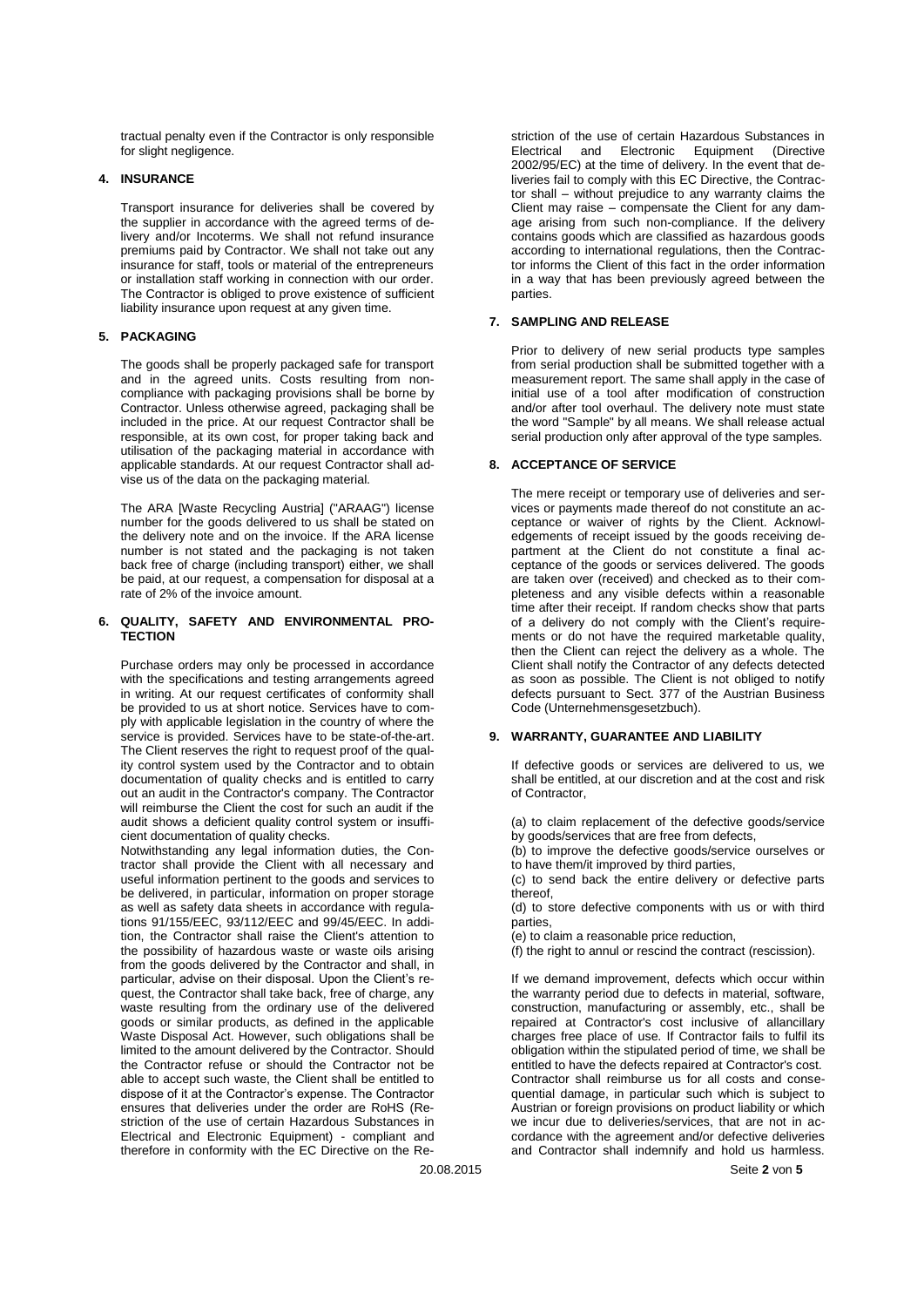The Contractor is obliged upon request to name the relevant manufacturer, importer or upstream suppliers without delay and to provide all documentation which are necessary to oppose product liability claims of third parties. The Contractor warrants to the Buyer that it will use best, appropriate and brand-new materials, manufacture the products adequately and in compliance with the underlying technical drawings, and that it will provide for their proper installation. The warranty period for supplies and services by the Contractor is two years. The warranty period for products and services that become a fixed part of buildings or land is three years. After rectification of defects notified by the Client, the warranty period for the replaced product begins to run afresh. The warranty period for deliveries begins to run with the erection or installation of the delivered products, for services with their acceptance, for deliveries not involving erection or installation with their delivery to the place of destination, for hidden defects with their identification. For deliveries to locations where the Client uses the Contractor's goods to perform contracts outside its premises, the warranty period begins to run with the acceptance of the services to be rendered by the Client or by the Client's customer. This time-limit is deemed to be observed if the Client has asserted warranty claims against the Contractor within the aforesaid periods in writing.

To the extent that we have to satisfy warranty claims of our customer, we may assert warranty claims vis-à-vis Contractor even after expiration of the period stated above. The Client is entitled in this case to ask for monetary compensation instead of improvement or replacement. Contrary provisions in section 933 parag. 2 ABGB is expressively excluded. We may assert such rights of recourse by a notice of defect (out of court) within two months of fulfilment of our own warranty obligation.

Within the scope of that warranty, the Contractor shall also be liable for consequential damage caused by recall campaigns and/or replacement campaigns regarding the services we have rendered to our customers.

Contractor guarantees availability and delivery of maintenance spare parts at short notice for the goods delivered by Contractor for a period of ten years after acceptance at prices customary in the market.

If engineering, advisory, software, documentation services or staff are provided by the Contractor, the Contractor fully guarantees the correctness and completeness of its written and verbal information and instructions for a period of two years after their provision.

#### **10. PROPRIETARY RIGHTS**

Contractor represents that its services are free of proprietary rights of third parties and that the said services and use of the same does not infringe patents, copyrights or other proprietary rights of third parties; otherwise Contractor shall indemnify us and hold us harmless. All drawings, models, materials, calculations and other information as well as aids made available for execution of offers and/or purchase orders shall remain our unrestricted property and may not bereproduced, made accessible to third parties and may not be used for execution of orders from third parties. They have to be returned immediately upon request, however, at the very latest within 5 working days. Drafts of Contractor made for us of whatsoever kind including all rights shall become our property, in particular including all exclusive rights of exploitation. Any reservations of title are ineffective. Software or hardware developed for us as a separate product, as a module or software in connection withhardware and the like, shall be provided to us inclusive of the documented source code and/or all other documentation necessary for use and maintenance of

the software. The Client and if applicable their customer shall acquire a sole and exclusive right of exploitation to the said components, products and to the software.

Contractor shall be obliged to maintain absolute secrecy vis-à-vis third parties regarding matters which have become known to Contractor due to tender documents and/or the order, in particular data, provisions, models, drawings, constructions, concepts, software, hardware, etc. This secrecy obligation shall also apply vis-à-vis those staff of Contractor who are not involved in the rendering of the services. Contractor shall in any case impose this secrecy obligation on its staff. Contractor shall also be liable without limitation for all violations of this secrecy obligation by its staff.

The name or company logo of the manufacturer may be stated on goods, etc. which were produced according to our specifications only with our express written consent. Such consent shall only apply to the specific case for which it was given.

#### **11. TOOLS, SOFTWARE SERVICES**

Unless otherwise agreed in the order, hardware and software always constitute a single product. The tools, software services and hardware services, and devices produced and/or delivered on our behalf and paid by us shall be our sole and unrestricted property, of which we may dispose at any time and without additional costs, inclusive of spare parts, construction drawings, documentation, maintenance documents, user manuals and rights. The Contractor undertakes to make available to the Client all subsequent program versions in which errors have been eliminated (updates) free of charge within the warranty period. The Contractor furthermore undertakes to offer the Client software maintenance at competitive market prices for at least five years from the date of acceptance. Within the warranty period, maintenance charges will be reduced accordingly.

#### **12. PAYMENT**

Payment shall always be effected upon receipt of proper invoices and acceptance of goods and/or services in accordance with the contract, at our discretion either

- (a) within 30 days less a 3% cash discount or (b) within 60 days without deduction.
- 

In the case of early deliveries or provided services the agreed delivery days shall be decisive. We shall be entitled to deduct a cash discount from timely paid partial invoices or final invoices irrespective of whether other partial invoices and/or the final invoice have been paid within the stipulated period. The cash discount may be deducted by us also in the case of partial amounts of an invoice that has been timely (within 30 days) paid.

Invoices shall state all details defined in Clause 2; furthermore, they shall be issued in accordance with the Austrian Value-Added Tax Act [UStG] as amended and include quantity and customary name/descriptionand/or type and scope of the services. The delivery date and/or the period of service shall in any case be stated on the invoices to be sent to the prescribed address. Invoices which are not in compliance with our General Terms and Conditions of Purchase or any additional contractual agreements or with statutory provisions shall be returned and shall be deemed not received. In that case the payment period shall commence to run again in full only upon receipt of the duly issued invoices.

Accounts receivable from deliveries of goods and rendering of services shall become time-barred one year af-

20.08.2015 Seite **3** von **5**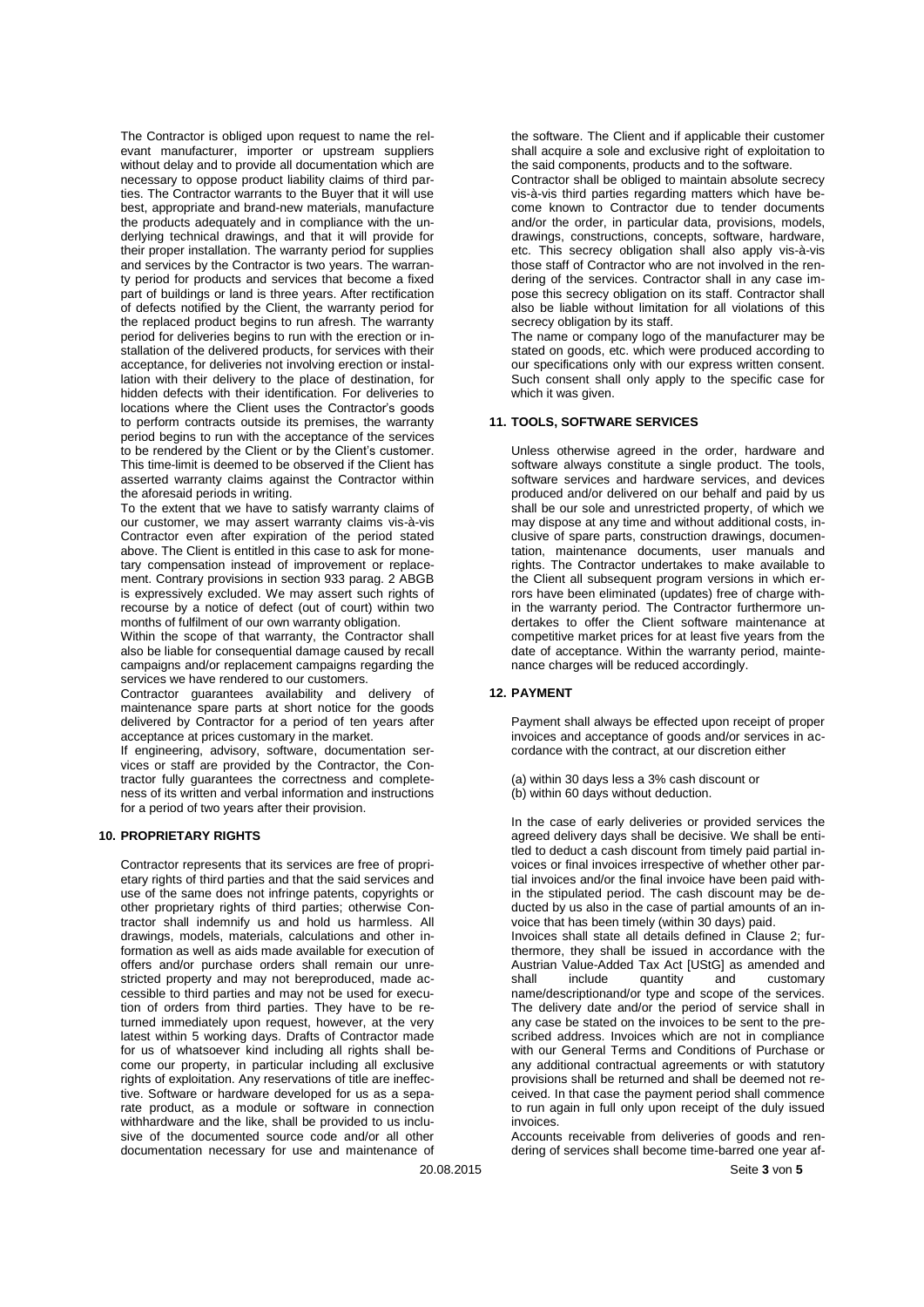ter acceptance of the goods or completion of the work. Demands for issuance of the final invoice shall not be accepted.

Any assignment of a claim resulting from a service rendered to us shall only be permitted with our written consent.

Payment of invoices shall only be effected against presentation of a signed delivery note and a legible name.

If partial invoices are agreed, a final invoice on the total amount shall be issued upon completion of service and credit notes on the partial invoices shall be issued. We shall be entitled to retain a security deposit of 7% of the partial invoice amount. The security deposit shall be accounted for by the final invoice.

Moreover, we shall be entitled to retain an interest-free guarantee deposit of 10% of the amount of the partial or final invoice unless such liability cover amount is replaced by Contractor by an abstract bank guarantee of a credit institution authorised within the EEA. The term of the guarantee shall exceed the warranty period by at least four weeks. The liability cover amount shall secure our claims for warranty, guaranty, contractual penalties and damages (also in case of termination of the contract). The liability cover amount shall apply for the term of warranty/guarantee and shall be returned four weeks after the end of the warranty period unless it is utilised in accordance with its purpose.

We are entitled to retain the wages up to three-times of the total claim we made to cover any potential claims towards the Contractor. The Client is entitled to set off claims of its affiliated companies against the Contractor's claims.

Payment of services based on an hourly rate.

If payment for the services is agreed upon on the basis of hourly rates, the Contractor will be paid for the actual working hours minus break periods worked by the contractor and confirmed by the client. The payment liability is thereby limited to the objectively required number of hours of experienced employees. Travel times and expenses will be reimbursed only if this has been explicitly agreed upon. The smallest chargeable unit is 15 minutes. The Contractor has to notify the Client's representative when work starts and ends if the payment is based on an hourly rate. The time sheets have to be provided on the forms issued by the Client and be given to the Client's representative on a daily basis, immediately upon finishing the working day for the purpose of counter-signature. The time sheets have to include the Client's order and project number, the tasks and activity period as well as first and last name as well as role of all staff.

#### **13. SUBCONTRACTORS**

Our orders may, neither in whole, nor in part, be passed on or processed by third parties without our written consent.

## **14. SAFETY AND HEALTH AT WORK**

Contractor undertakes to be in charge of coordination regards Section 8 of the Austrian Act on Safety and Health at Work.

#### **15. ADVERTISING**

Our company name, trademarks and other proprietary rights as well as products and services made for the Client and to the use of which we are entitled may not be used for advertising purposes or other purposes without our written consent.

## **16. EXPORT CONTROL CLAUSE**

Contractor shall be obliged to inform us before processing of the order on whether the services to be rendered by Contractor are subject to export control regulations of the United States or and/or of Contractor's country. If necessary, the ECCN classification number shall be advised to us. In case a license is necessary, which may also result from the rendering of service intended by us (in particular re-export), we shall reserve the right to cancel the order provided that Contractor fails to provide us with an official license to such effect and does not undertake to procure the same within 14 days of our request.

## **17. JURISDICTION**

The place of performance of the deliveries and services rendered under these General Terms and Conditions of Purchase shall be the registered office of the relevant orderer unless the purchase order contains different information. The parties agree that the court having jurisdiction over the subject matter and over the First District of Vienna shall have exclusive jurisdiction over all disputes arising out of the contract with Contractor, including the issue of its validity and termination. The contracting parties agree that Austrian law shall apply and that UN Sales Law and the rules of conflict of laws of private international law shall be excluded. All disputes with contractors having their registered office in a country with which Austria has not entered intoan agreement on the enforcement of court decisions shall be finally settled according to the Rules of Arbitration and Conciliation of the International Court of Arbitration of the Federal Economic Chamber Austria (Vienna Rules) by one or several arbitrators appointed in accordance with the said Rules.

The language of the arbitration proceedings shall be German.

## **18. PRICES**

The prices shall be fixed prices in Euros unless expressly agreed otherwise. Amounts stated in our purchase order shall be exclusive of statutory VAT.

#### **19. PASSING OF RISK**

The risk shall always pass to us as soon as we have received the delivery or service at the place of destination and have accepted it as being in order.

## **20. DOCUMENTATION**

Documentation necessary or customary for use and maintenance of the object of the purchase and/or service, operating provisions, user manuals, descriptions, in particular of the delivered software (source) code, measuring logs technological documentations have to be state-of-the-art. They shall be a material part of the order and shall be handed over in duplicate not later than upon acceptance of the delivery or service.

If due to non-delivery of the documentations damage should occur to the object of the purchase, such damage shall be borne by Contractor. Contractor shall bear the cost of technology training of our customer support staff, for them to be able to recognise defects, replace components and/or repair devices.

## **21. ANTI-CORRUPTION, CODE OF CONDUCT**